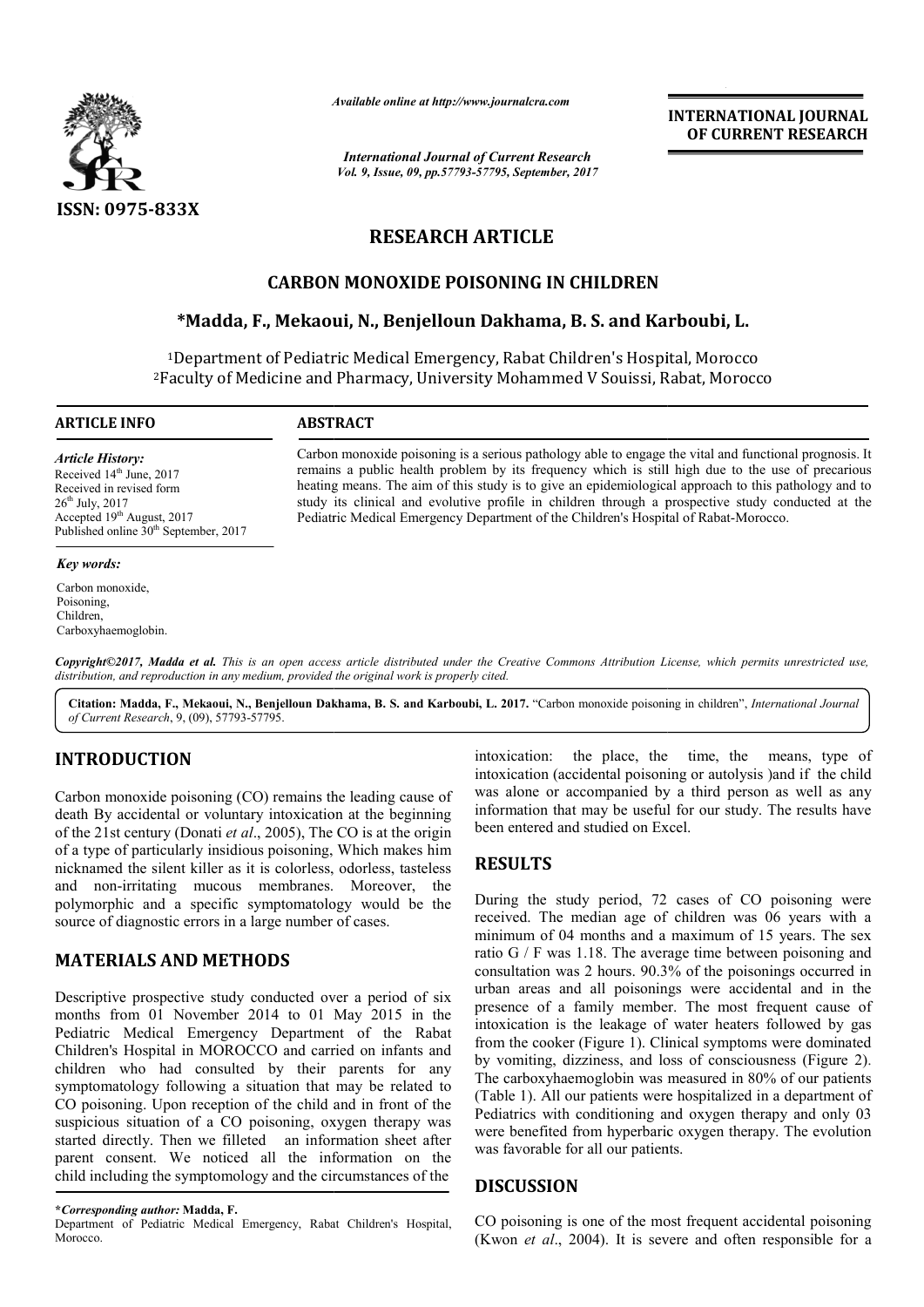significant mortality and morbidity (Kwon *et al*., 2004; Rouquette-Vincenti *et al*., 2000). Carbon monoxide, also known as the "silent killer", is a painless, colorless, tasteless, non-irritating and non suffocating gas (Donati *et al*., 2005), which allows it to be inhaled at high and potentially lethal concentrations. The origin of the poisoning is mostly accidental and often linked to the use of heating means or water heaters, for example in Great Britain, 50 people die each year and 200 are seriously intoxicated by CO, the cause is accidental due to the misuse of gas (Ivan Blumenthal, 2001). In the United States, there are 3800 fatal poisonings annually with 600 deaths per year. Less than one-third of the poisonings are due to a failing heating appliance or exhaust gas (Thomas Greiner, 1998).

**Table 1. The rate of Carboxyhemoglobin in our patients**

| COH <sub>b</sub> Rate | Percentage of children |
|-----------------------|------------------------|
| $< 10\%$              | 40%                    |
| $10\% <$ COHb $<$ 20% | 10%                    |
| $20\% <$ COHb $<$ 30% | 30%                    |
| $>40\%$               | $00\%$                 |





In Morocco, in the absence of a national reporting system for carbon monoxide poisoning, there are no reliable data on the actual incidence of this poisoning. These are often series reported at the level of university hospital centers that do not reflect reality. Indeed, many patients die in places of intoxication, and some are not transferred to hospitals because of the benign nature of the poisoning, in addition to the lack of knowledge of the pathology and the frequent confusion with others diseases. A retrospective study carried out by the Anti Poison Center and Pharmacovigilance Center of Morocco (CAPM) over a period of 17 years from 1991 to 2007 had collected only 11,488 cases of poisoning (15.8% Poisoning reported to the CAPM) or a frequency of 676 cases per year with 79 deaths (1%) (Aghandous *et al*., 2009). The affinity of CO for Hb is  $240-250$  times greater than  $O_2$ . CO forms with

hemoglobin the Carboxyhemoglobin which is unable to transport oxygen to tissues causing tissue hypoxia (Armin Ernest and Joseph D.Zibrak, 1999; Syeven Doherty, 2000; Des Gorman *et al*., 2003) Then, tissue anoxia and the death of the exposed subject if poisoning persists. Clinical symptoms generally appear from a COHb level of 10% and are severe from 60% (in our study the maximum COHb level was 30%) (Donati *et al*., 2005). The COHb bond is reversible in the presence of  $O_2$  and thus depends on the oxygenation conditions (Donati *et al*., 2005; Raphael *et al*., 1992; Harvey and Hutton, 1999), hence the advantage of rapid and effective oxygen therapy upon receiving the patient. Clinical manifestations of CO intoxication are highly polymorphic and variable from one patient to another, making diagnosis sometimes difficult. In fact, CO poisoning may take the form of a food poisoning (especially because of its collective nature), a viral infection, a neurovascular pathology or even a psychiatric pathology (Heckerling *et al*., 1990). The apparently benign signs are the most frequent symptoms, namely headache, vomiting, dizziness and brief loss of consciousness (Hampson and Hampson, 2002), which is in agreement with the data of our study. The treatment of CO poisoning is a medical emergency. The only specific treatment is oxygen. The oxygen supply allows dissociation of the CO-Hb bond to give  $CO + Hb$  which will be able to fix the  $O_2$ . The half-life of the COHb is 4 to 6 hours if the patient breathes in the ambient air, 40 to 80 minutes if the patient breathes  $100\%$  O<sub>2</sub> and just 15 to 30 minutes if he breathes hyperbaric  $O<sub>2</sub>$  (7.8). Apart from the death, the neurological complications make all the gravity of this poisoning. If initial neurological disorders can persist and are responsible for morbidities such as asthenia, vision or memory disorders, headache, or even behavioral and character changes, they disappear partially or totally in most cases. (Smith and Brandon, 1973)

#### **Conclusion**

Carbon monoxide poisoning remains the most important cause of morbidity and mortality from intoxication worldwide. Its multiple sources, the unforeseen conditions in which settles as well as the inappropriate, variable and multiple signs make this type of intoxication a real problem in diagnosis and management.

#### **REFERENCES**

- Aghandous R, Rhalem N, Semllali I, Benlarabi S, Badri M, Soulaymani A, Ouammi L, Soulaymani-Bencheikh R. 2009. Profil épidémiologique des intoxications par le monoxyde de carbone au Maroc (1991-2007). Toxicologie Maroc octobre, 3.
- Armin Ernest, Joseph D. Zibrak. 1999. CO poisoning. NEJM: *The New England Journal of Medicine*, 340(16); 1290.
- Des Gorman, Alison Drewry, Yi Lin Huang and Chris Sames. 2003. The clinical toxicology of carbon monoxide. *Toxicology*, 187(1):25-38.
- Donati, S-Y., M. Gainnier, O. Chibane-Donati, 2005. Intoxication au CO.EMC, 36-986-A-10.
- Hampson NB. and Hampson LA. 2002. Characteristics of headache associated with acute carbon monoxide poisoning. *Headache*, 42(3): 220-223.
- Harvey W.R. and P. Hutton. 1999. Carbon monoxide: chemistry, role, toxicity andtreatment. Current Anaesthesia & Critical Care, 10(3): 158-163.